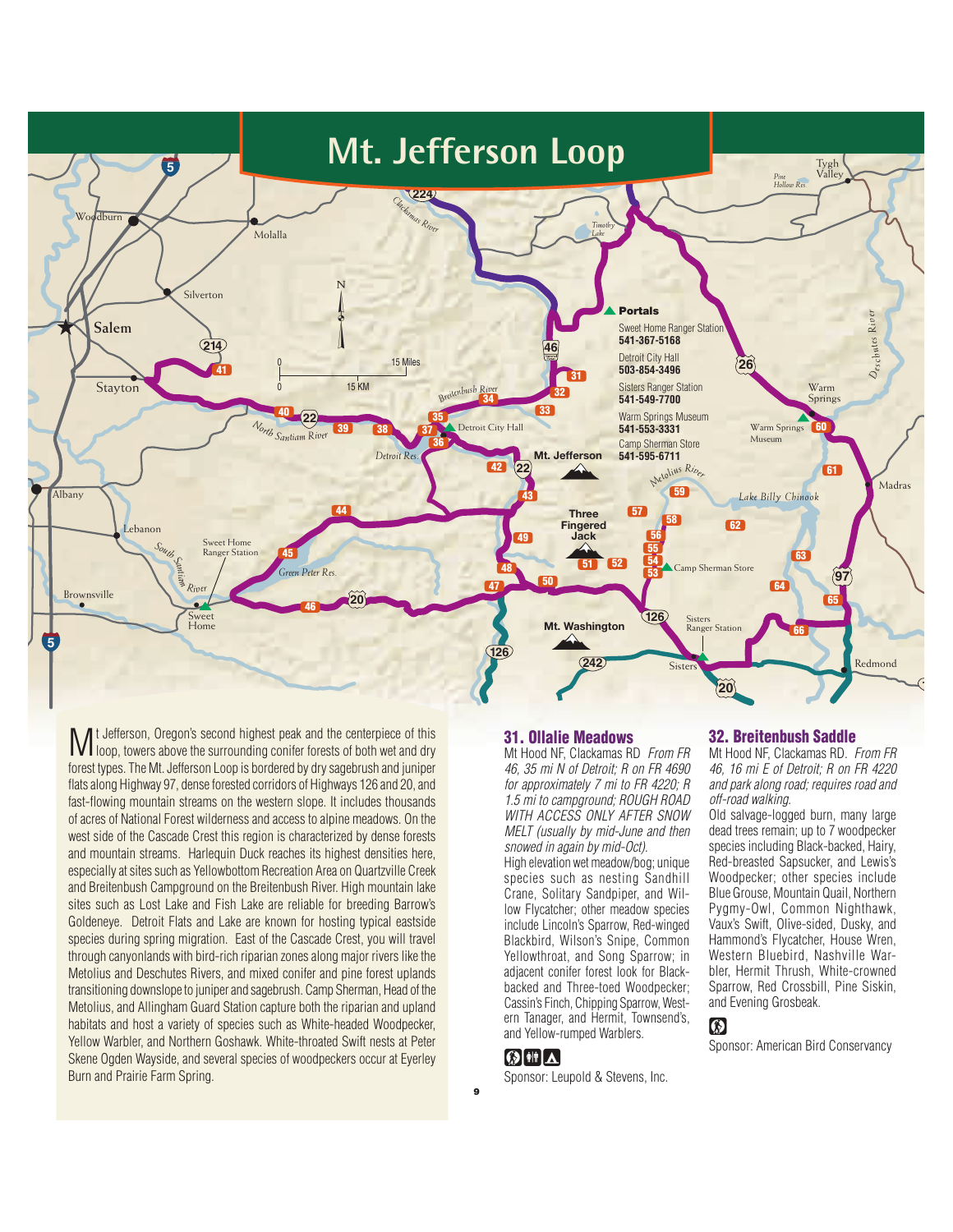#### 33. Breitenbush Mountain

Willamette NF, Detroit RD. From FR 46. 12 mi E of Detroit; R on FR 4685 (stop at bridge over South Fork Breitenbush River to look for Harlequin Duck) 6.9 mi, just past trailhead parking bear L at FR 325 and park; requires road and off-road walking. NOTE: FR 4685 often has fallen rocks beyond parking area, but is accessible by passenger vehicle with caution when snow clears.

Old timber harvest site with dense snowbrush and manzanita; explore southfacing slope by walking old roads in brush fields; breeding habitat for species more common east of Cascade crest such as Fox Sparrow and Dusky Flycatcher; other breeding species include MacGillivray's and Nashville Warbler, Red Crossbill, Hairy Woodpecker, Northern Flicker, Western Bluebird, Olive-sided Flycatcher, House Wren, Townsend's Solitaire, White-crowned Sparrow, and Oregon Junco; Lewis's Woodpecker seen in August, and Cassin's Finch in April-May.

#### 34. Breitenbush Campground

Willamette NF, Detroit RD. On FR 46, 9.8 mi E of Detroit.

From campground a footpath allows limited access to Breitenbush River; look for Harlequin Duck as well as American Dipper, Common Merganser, Osprey, Belted Kingfisher, and Spotted Sandpiper; forest birds include Blue Grouse, Hermit Warbler, Western Tanager, Swainson's Thrush, Winter Wren, and Varied Thrush; Peregrine Falcon nests along cliffs and is sometimes seen from FR 46.

#### 35. Upper Arm Detroit Lake

Willamette NF, Detroit RD. On FR 4, 1.0 mi NE of Detroit.

Only developed day-use site on Breitenbush Road; heavy visitation in summer; focal species include Hooded Merganser, Common Merganser, Great Blue Heron, American Dipper, Spotted Sandpiper, and Osprey; look for Yellow Warbler and Common Yellowthroat.

## $\begin{picture}(45,10) \put(0,0){\line(1,0){10}} \put(15,0){\line(1,0){10}} \put(15,0){\line(1,0){10}} \put(15,0){\line(1,0){10}} \put(15,0){\line(1,0){10}} \put(15,0){\line(1,0){10}} \put(15,0){\line(1,0){10}} \put(15,0){\line(1,0){10}} \put(15,0){\line(1,0){10}} \put(15,0){\line(1,0){10}} \put(15,0){\line(1,0){10}} \put(15,0){\line(1$

Sponsor: Oregon Tourism Commission

#### 36. Detroit Flats and Lake

Willamette NF, Detroit RD. From Hwy 22 heading E, R into Detroit after crossing Breitenbush River; continue 1 block through first stop sign; bear R at "Y" before church; go straight at second stop sign, and down forested lane which opens into large, grassy flat; park in day-use picnic area.

Upper end of lake is grassy flat of marshes bordered by willow and alder in winter and spring; many east-side Cascade migrants occur such as Loggerhead Shrike, Gray Flycatcher and Say's Phoebe; rarer ones include Sage Thrasher, Sage Sparrow, American Redstart, Long-eared Owl, and Blackthroated Sparrow; greatest number of birds found during April; high water from Detroit Lake covers flats from May-Sept; Osprey are common.



## 37. Mount Jefferson Vista, Detroit Lake

Oregon Department of Transportation. On Hwy 22 at MP 48; 2 mi W of Detroit; turnout on S side of hwy; sign for viewing Mount Jefferson.

Roadside viewing of reservoir; shortterm parking; Western and Horned Grebes, Common Loon, Hooded and Common Mergansers, and gulls frequently seen from fall to early spring; Bald Eagle possible; Osprey seen in spring and summer; spotting scope recommended.

## $\neg$ 00

Sponsor: U.S. Army Corps of Engineers, Portland District

#### 38. Big Cliff Reservoir

U.S. Army Corps of Engineers. On Hwy 22, 18.4 mi E of Mehama; R to base of Detroit Dam; park on wide shoulder to R to scan reservoir; continue 0.7 mi to end of rd.

Waterfowl viewing best from fall to early spring including Common Goldeneye, Bufflehead, Common Merganser, Hooded Merganser, and Lesser Scaup; small wintering population of Barrow's Goldeneye. Long-tailed Duck, Surf Scoter, and loons occur rarely.

## $\left[\begin{matrix} 1 & 0 \\ 0 & 1 \end{matrix}\right]$

Sponsor: U.S. Army Corps of Engineers, Portland District

#### 39. Minto County Park

Marion County Park. On Hwy 22, 3 mi E of Mill City, 1 mi E of Gates; on S side of Hwy.

Forested corridor between Hwy 22 and North Santiam River; Minto Creek runs through park; Harlequin Duck has nested and may be seen on river with Common Merganser; typical forest birds include Winter Wren, Hermit Warbler, Pacific-slope Flycatcher, and Swainson's Thrush; significant historical site.

# $\textcircled{\scriptsize{}}$  in  $\textcircled{\scriptsize{}}$  0  $\textcircled{\scriptsize{}}$

#### 40. Fisherman's Bend

Bureau of Land Management, Salem District. On Hwy 22, 5.8 mi E of Mehama, 1 mi W of Mill City; S side of hwy; park in day-use area. Bordered by North Santiam River where Harlequin Duck nests; regular species include American Dipper, Common Merganser, Osprey, Belted Kingfisher, Spotted Sandpiper, Wood Duck, and Hooded Merganser; swallows and Vaux's Swift numerous over river; mix of habitats with level trails to look for forest birds such as Hermit and Black-throated Gray Warbler, Western Wood-Pewee, Hutton's Vireo, Bandtailed Pigeon, Western Tanager, and Swainson's Thrush.

## **④ ii - 0 8** \$

Sponsor: Bureau of Land Management









10 10 **Fox Sparrow Red-naped Sapsucker Rufous Hummingbird**

# **B I R D I N G T I P**

**Be prepared for the weather.** You must be physically comfortable in the outdoors to enjoy your birding experience. Prepare your clothing to address a wide range of weather conditions. Dress in layers that can be removed or put on easily. Wear footwear that will help you get where you want to go and carry an appropriate hat and sun protection.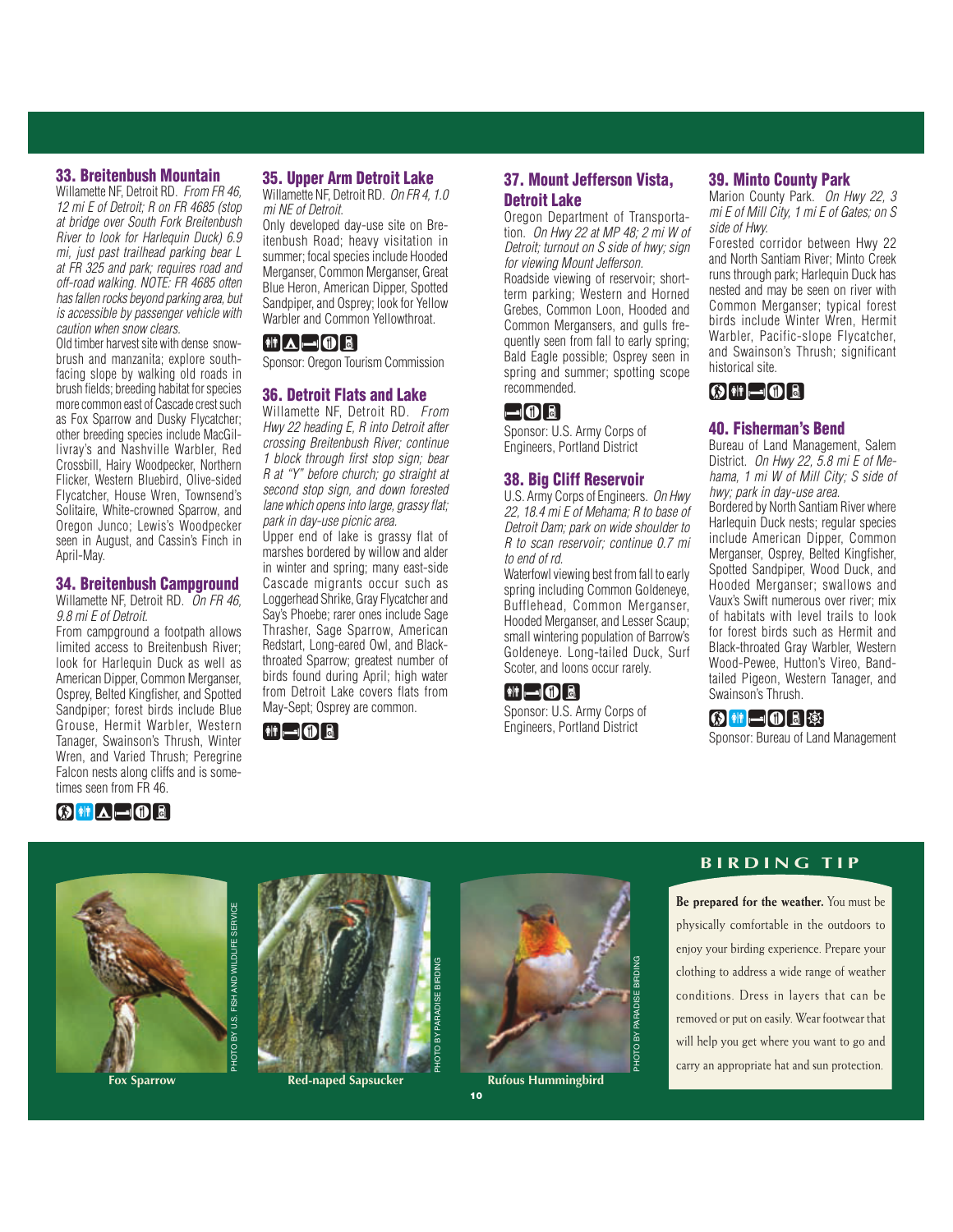

Barrow's Goldeneye

#### 41. Silver Falls State Park

Oregon State Parks. From Hwy 22, 5 mi E of Salem; Hwy 214 (Silver Falls State Park exit); approx 20 mi to park. Oregons largest State Park; waterfalls and full-service facilities; some of best remaining low-elevation oldgrowth conifer forest; Northern Spotted, Great Gray, Barred, Northern Pygmy, Western Screech, and Northern Saw-whet Owls have been observed; other specialties include Blue Grouse, Ruffed Grouse, Pileated Woodpecker, Red-breasted Sapsucker, Hammond's and Pacific-slope Flycatchers, American Dipper, Varied and Swainson's Thrushes, Hermit Warbler, Western Tanager, and Band-tailed Pigeon.

# **⊙HA-OB**

Sponsor: Leupold & Stevens, Inc.

#### 42. Bruno Meadows

Willamette NF, Detroit RD. From Hwy 22, 19 mi E of Detroit; R on FR 2234 (Bugaboo Rd) for about 6 mi; trailhead on L at start of FR 255.

Diverse trail system through an array of forest and wet meadow habitats; typical Cascades forest birds include Fox Sparrow, Chestnut-backed Chickadee, Townsend's Solitaire, Hairy Woodpecker, Pileated Woodpecker, Dusky Flycatcher, Hammond's Flycatcher, Hermit Warbler, and Red Crossbill; butterfly and wildflower displays in season.

# $\omega$

Sponsor: National Forest Foundation

# 43. Marion Forks Fish Hatchery

Oregon Department of Fish and Wildlife. On Hwy 22, MP 66.5 adjacent to unincorporated community of Marion Forks; 17 mi E of Detroit; campground on FR 052.

Conifer forest and riparian habitat host Blue Grouse, Mountain Quail, and Hermit Warbler; others include Rufous Hummingbird, Hammond's Flycatcher, Gray Jay, Violet-green Swallow, American Dipper, Belted Kingfisher, Varied Thrush, and Red-breasted Sapsucker; interpretive tours of fish hatchery available.

# $\boldsymbol{\Theta}$   $\boldsymbol{\mathbb{N}}$   $\boldsymbol{\Lambda}$   $\boldsymbol{\Theta}$

### 44. Yellowbottom Recreation Site

Bureau of Land Management, Salem District. Quartzville Road; 24 mi NE of junction with Hwy 20.

Highest concentration of breeding Harlequin Ducks in Oregon; best seen May-August; broods gather on "loafing rocks" during day; view from road at numerous pullouts or along stream up to Old Miner's Meadow; Osprey, Spotted Sandpiper, Belted Kingfisher, and American Dipper regularly observed; occasional Bald Eagle; forest birds include Hermit Warbler, Western Tanager, Swainson's Thrush, Winter Wren, and Varied Thrush.

# $\omega$  (  $\sim$

Sponsor: Bureau of Land Management

#### 45. Whitcom County Park

Linn County Park. Quartzville Rd; 11

mi NE of junction with Hwy 20. Steep forested park; Bald Eagle and Osprey nest along shores of Green Peter Reservoir; Golden Eagle pair nests in uplands to N; look for Blue Grouse, Northern Pygmy-Owl, Vaux's Swift, Red-breasted Sapsucker, Brown Creeper, Hammond's Flycatcher, and Black-headed Grosbeak; Common Loon may be seen late spring and early fall, often in breeding plumage.

# $\bigcirc$  ii  $\bigwedge$

#### 46. Cascadia State Park

Oregon State Parks. On Hwy 20; 0.3 mi E of Cascadia post office; W of Dobbin Creek; N at entrance sign. Low-elevation mixed-conifer forest with bigleaf maple and dense, shrubby understory; American Dipper in Santiam River; Rufous Hummingbird and potential migrants in field and orchard; forest songbirds such as Hermit and Black-throated Gray Warbler, Pacific-slope Flycatcher, Winter Wren, and Varied Thrush.

## $\omega$  in  $\Delta$

Sponsor: American Bird Conservancy

#### 47. Lava Lake

Willamette NF, Sweet Home RD. On Hwy 20, 1 mi W of junction with Hwy 126; N on 2067.

Regenerating mixed-conifer forest; numerous large dead and live trees in old clear-cut; high diversity including Fox Sparrow, Dusky Flycatcher, Warbling Vireo, MacGillivray's Warbler, White-crowned Sparrow, Pileated Woodpecker, Red-breasted Sapsucker, Western Bluebird, and Red Crossbill; Lava Lake is 1-mi walk (N); lake and adjacent wetlands often host nesting Sandhill Crane pair; other species include Lincoln's Sparrow, Belted Kingfisher, Yellow Warbler, American Dipper, and Spotted Sandpiper; old mixed conifer forest around lake hosts Hermit Warbler, Hammond's Flycatcher, Brown Creeper, Red-breasted Nuthatch, Gray Jay, and various woodpeckers.

# $\Omega$   $\mathbb{R}$

## 48. Big Springs and Maxwell Butte Sno-Parks

Willamette NF, Detroit and Sweet Home RDs. On Hwy 22, 3.5 mi W of Santiam Junction.

Older conifer forest; typical western Cascade forest birds plus Black-backed and Three-toed Woodpecker.

#### $\omega$  if

#### 49. Big Meadows

Willamette NF, Detroit RD. From Hwy 22, approx 8 mi S of Marion Forks; L on FR 2267 (Big Meadows Rd); 1.0 mile and L on FR 2257 to campground.

Subalpine wet meadow system with numerous small lakes; roads and trails surround meadow and smaller lakes (Fay Lake, Pike Lake, Fir Lake); breeding birds include Wilson's Snipe, Lincoln's Sparrow, Hermit Warbler, Varied Thrush, Gray Jay, Northern Pygmy-Owl, Hammond's Flycatcher, Blue Grouse, Rufous Hummingbird, Vaux's Swift, McGillivray's Warbler, and Red-breasted Sapsucker.

# $\Omega$ ii $\Lambda$

#### 50. Lost Lake

Willamette NF, McKenzie RD. On Hwy 20, 2 mi E of Santiam Junction (Hwy 20 and Hwy 22); on N side of hwy; be cautious turning across traffic into campground.

Shallow lake with willow thickets; boggy area on E side of lake; reliable for Barrow's Goldeneye during summer; surrounding lodgepole pine forest home to many woodpeckers, including Blackbacked and Three-toed; in late summer look along shore edges for American Pipit and shorebirds, and in willows for migrant songbirds; Northern Waterthrush occasional near SE stream inlet; Northern Goshawk occasional in forest; popular fishing lake.

# $\left[\text{\O}|\text{\Huge{\#}}\right]\text{\Luge{\hspace{-2.8ex}{\rule{0.8ex}{1.8ex}}}}$

Sponsor: National Forest Foundation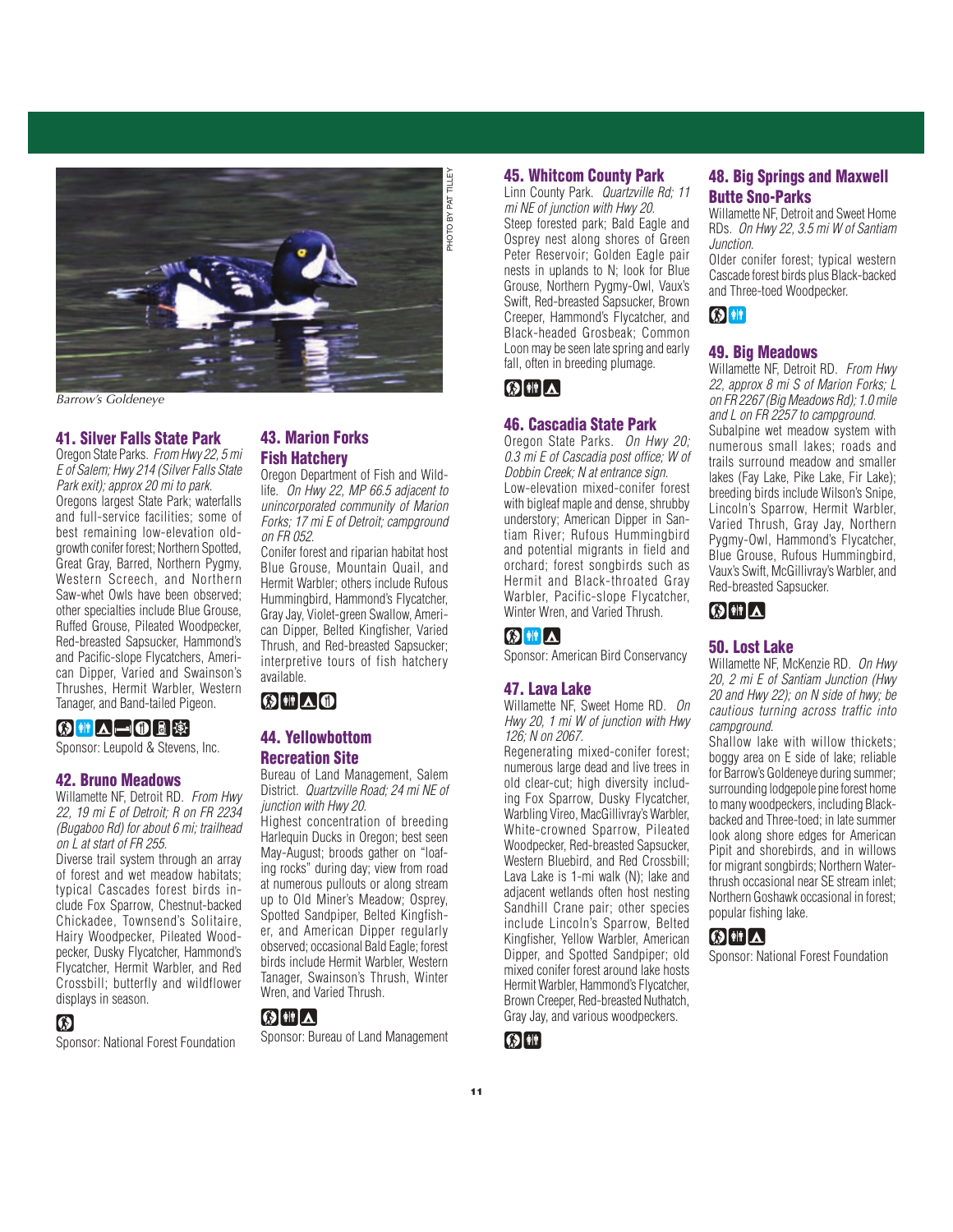#### 51. Canyon Creek Meadows

Deschutes NF, Sisters RD. From Sisters,12.4 mi NW on Hwy 20/126 to FR 12; R (N) 4.5 mi to L on FR 1230; 1.7 mi to L on FR 1234; 6 mi to Jack Lake trailhead and undeveloped campground.

Moderate 4.5-mi loop trail to series of meadows surrounded by subalpine forest; lake hosts nesting Barrow's Goldeneye and other waterfowl in migration; resident Gray Jay, Clark's Nutcracker, Red Crossbill, Three-toed Woodpecker; nesting MacGillivray's Warbler, Lincoln's Sparrow, Winter Wren, Varied Thrush; steep 1.1-mi trail leads beyond main loop to alpine meadow above with nesting Spotted Sandpiper and Rufous Hummingbird, plus Violet-green Swallow and Gray-crowned Rosy-Finch in cirques; outstanding wildflowers in mid to late summer plus close approach to Threefingered Jack.



#### 52. Head of Jack Creek

Deschutes NF, Sisters RD. From Sisters,12.4 mi NW on Hwy 20/126 to FR 12; R (N) 4.5 mi to FR 1230; L 0.6 mi to FR 1232; L 1.2 mi to FR 400; L 0.5 mi to parking area.

Short, easy trail to spring-fed head of creek; mixed conifer forest transitions to pine forest with specialty birds of each; Hermit and Townsend's Warblers (and possible hybrids), Nashville, Yellow-rumped and MacGillivray's Warblers, Hammond's Flycatcher,

Northern Goshawk, Western Screech-Owl, Red Crossbill, Cassin's Vireo, Chestnutbacked and Mountain Chickadees; nearly annual reports of Ovenbird.

# K)`H`|∆|—|O B |\$}

#### 53. Head of the Metolius

Deschutes NF, Sisters RD. From Sisters, 9.7 mi NW on Hwy 20/126 to FR 14; R (N) 2.6 mi to R fork; continue 1.6 mi to signed L into parking area. Major spring with wide riparian habitat surrounded by mature ponderosa pine forest; resident Northern Goshawk, White-headed Woodpecker, nuthatches, Mountain Chickadee, Brown Creeper, and Common Merganser; nesting Cassin's Vireo, Wood Duck, Yellow-rumped and MacGillivray's Warblers; easy paved trail 0.2-mi to viewpoint.

 $\circledR$  if  $\lnot \circledR$ 

Sponsor: Radeke Brewery

#### 54. Camp Sherman

Deschutes NF, Sisters RD. From Sisters, 9.7 mi NW on Hwy 20/126 to FR 14; R (N) 2.6 mi to L fork to FR 1419; 2.2 mi to R where FR 1419 continues 0.5 mi to town center; park at river overlook. Riparian habitat surrounded by mature ponderosa pine; resident species include White-headed Woodpecker, American Dipper, nuthatches, Pine Siskin, Red Crossbill, Northern Goshawk, Common Merganser, and Steller's Jay; nesting species include Townsend's Solitaire, Townsend's and Yellow Warblers, Western Tanager, Vaux's



PHOTO BY STEVE DOWLAN

Swift, Dusky Flycatcher; numerous signed trails and forest roads lead from town.

# $\textcircled{\scriptsize{N}}$  in  $\text{A} = \textcircled{\scriptsize{0}}$  b

#### 55. Allingham Guard Station

Deschutes NF, Sisters RD. From Sisters, 9.7 mi NW on Hwy 20/126 to FR 14; R (N) 2.6 mi to R fork; 3.6 mi to L on FR 1419 (signs to Camp Sherman); O.1 mi to R on FR 900; 0.9 mi to L on FR 1217; 0.2 mi across river to quard station. Riparian habitat surrounded by ponderosa pine and mixed conifer forest; grassland around guard station; resident Common Merganser, American Dipper, Steller's Jay, nuthatches, Whiteheaded Woodpecker; nesting species include Western Tanager, Dusky Flycatcher, Vaux's Swift, Yellow Warbler, Rufous Hummingbird; 0.9-mi walk downstream to mouth of First Creek for possible Willow Flycatcher and additional songbirds.

# $\textcircled{\scriptsize{N}}$  in  $\text{A} = \textcircled{\scriptsize{0}}$  b

Sponsor: National Fish and Wildlife Foundation

### 56. Wizard Falls Fish **Hatchery**

ODFW/Deschutes NF, Sisters RD. From Sisters, 9.7 mi NW on Hwy 20/126 to FR 14; R (N) 2.6 mi to R fork; 7.7 mi to L at Wizard Falls; cross bridge and park in designated spaces.

Superb interpretive site; surrounding forest is ponderosa pine and mixed conifer with riparian; hatchery grounds include numerous fish runs, plus small pond with some willows; birds attracted to the facility include Belted Kingfisher, American Dipper, Spotted Sandpiper, Osprey, Barrow's and Common Goldeneye, Hooded and Common Mergansers, Steller's Jay, and resident pair of Bald Eagles that nest on ridge just W of pond; forest species adjacent to facility include nesting Western Tanager, Dusky Flycatcher, Vaux's Swift; residents include Northern Goshawk, nuthatches, and other forest songbirds; numerous trails, most flat and easy, depart from hatchery and provide excellent wildflower viewing in spring and summer.



**HOTO BY KEVIN SMITH** PHOTO BY KEVIN SMITH

Chestnut-backed Chickadee

#### 57. Jefferson Lake Trail

Deschutes NF, Sisters RD. From Sisters, 9.7 mi NW on Hwy 20/126 to FR 14; R (N) 2.6 mi to R fork; continue 10.5 mi to Bridge 99 at Lower Bridge campground (2.8 mi past Wizard Falls); FR 14 becomes FR 12; 1.25 mi on FR 12 to FR 1290; R 0.4 mi to FR 1292; L 2.4 mi to parking area.

Douglas-fir & mixed conifer forest adjacent to glacial canyon filled with lava; easy to moderate trail begins along rushing creeks, enters lava flow, and traverses burned forest; 800-yr-old Douglas-fir tree 0.1-mi past trailhead; superb for nesting warblers (up to 10 species), plus Winter Wren, Swainson's & Hermit Thrushes, Pacific-Slope and Hammond's Flycatchers, and Northern Goshawk; burn hosts Blackbacked Woodpecker; 0.4-mi to Sugar Pine Ridge trail junction, 1.9-mi to Cougar Spring, 6.7-mi to Jefferson Lake (all distances one-way).

# (◎ △ ※

#### 58. Green Ridge Lookout

Deschutes NF, Sisters RD. From Sisters, Hwy 20/126 NW 5.5 mi to R on Indian Ford Rd; 0.2 mi to L on FR 11; 9.9 mi to pavement end and L on FR 1150; 6 mi to L on FR 800; follow signs 2.1 mi to lookout. Not recommended for large motor homes or trailers.

Summit of 16-mile-long ridge forming eastern edge of Metolius River Basin; excellent location for migrating raptors, especially Aug-Nov; at least 10 species of raptors reported; also excellent for migrating songbirds and butterflies; panoramic views, plus elk, Blue Grouse, Wild Turkey and common birds of mixed conifer forest.

# |۞│┆╽△

Sponsor: National Forest Foundation